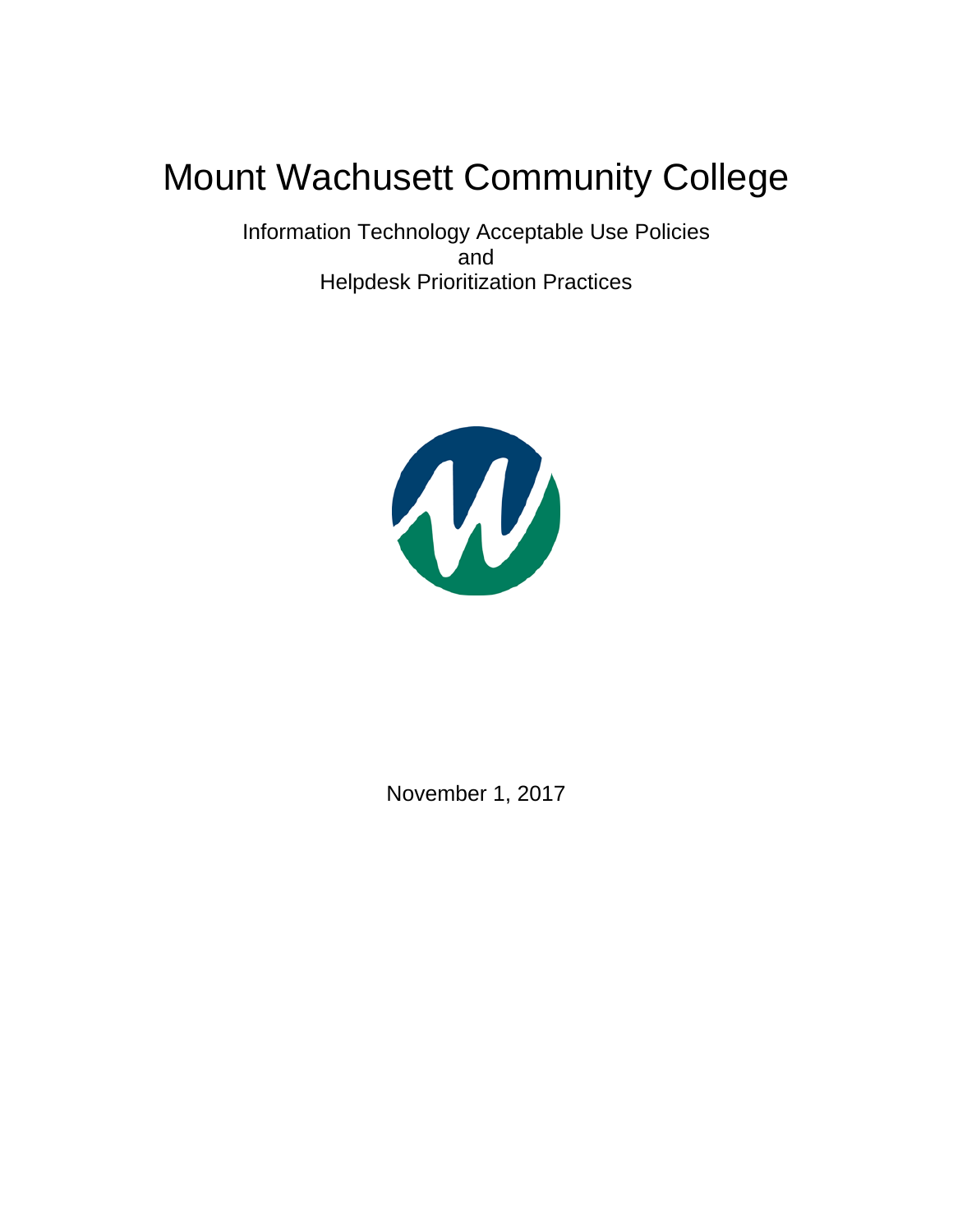# **Contents**

| Introduction 1 |  |  |
|----------------|--|--|
|                |  |  |
|                |  |  |
|                |  |  |
|                |  |  |
|                |  |  |
|                |  |  |
|                |  |  |
|                |  |  |
|                |  |  |
|                |  |  |
|                |  |  |
|                |  |  |
|                |  |  |
|                |  |  |
|                |  |  |
|                |  |  |
|                |  |  |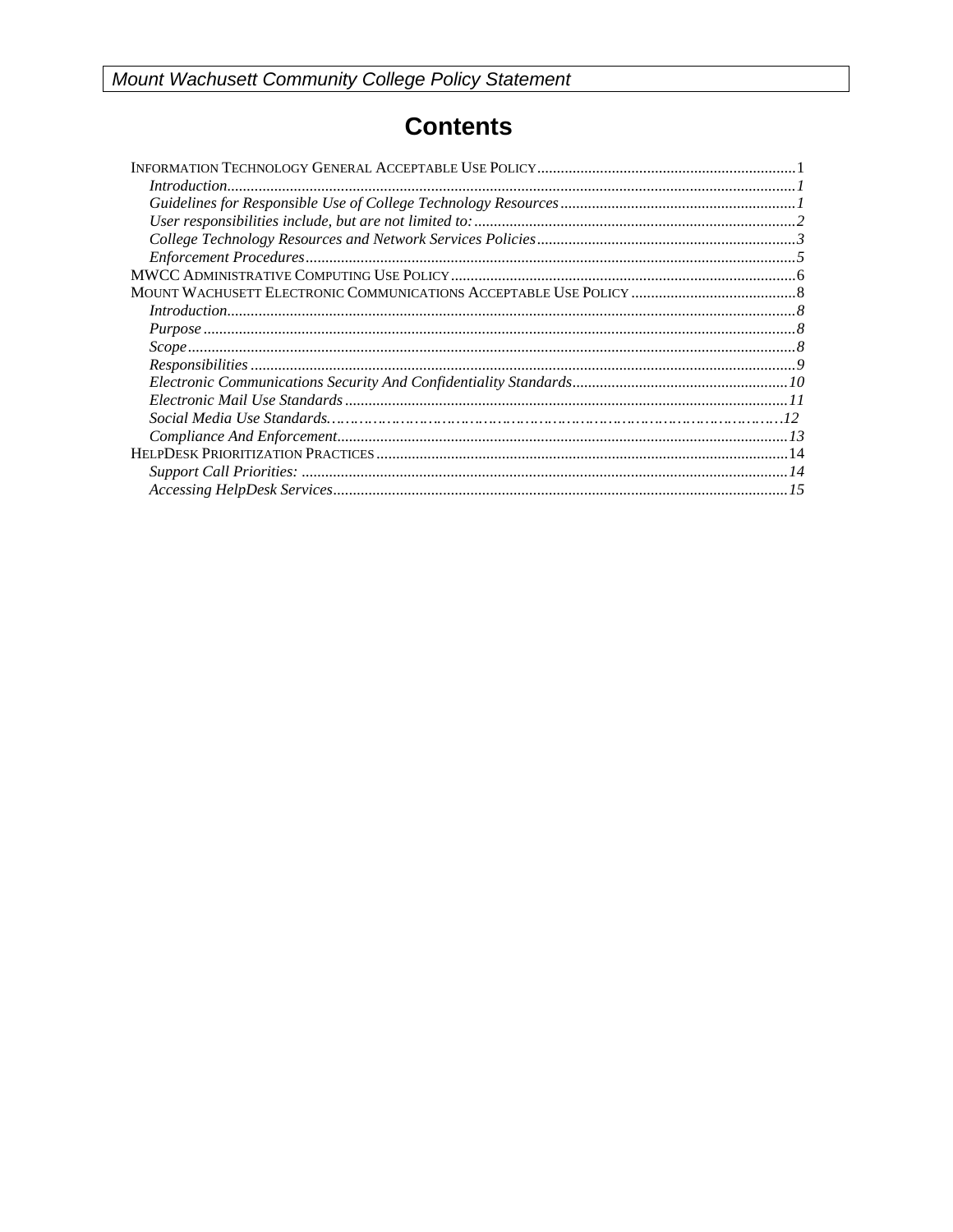## *Information Technology General Acceptable Use Policy*

#### **Introduction**

 $\overline{a}$ 

Mount Wachusett Community College provides information technology resources for students, faculty and staff.

This document:

- $\triangleright$  Provides guidelines for responsible use of Mount Wachusett Community College's technology resources by all members of the College Community.
- ▶ Provides policies that Mount Wachusett Community College uses in providing technology resources and network services to the College Community.
- $\triangleright$  Explains enforcement procedures of these policies.
- $\triangleright$  Applies to all those using College computing equipment<sup>1</sup> whether the individual is on or off campus.

This document provides high-level explanations of College policies regarding the use of information technology. For more detailed explanations refer to the appendices.

#### **Guidelines for Responsible Use of College Technology Resources**

Mount Wachusett Community College recognizes that free expression of ideas is central to the academic environment. For this environment to flourish, all users must adhere to the guidelines established in this Information Technology Acceptable Use Policy ("AUP").

Mount Wachusett Community College provides computing equipment and services. The primary purposes of this computing equipment are the *academic, research, administrative and College business-related communication* needs of its students, faculty and staff. All use of College computing equipment shall be consistent with the terms and conditions of the AUP and shall not violate or conflict with (a) any federal, state or local law; or (b) the College mission or policies. Access to all Mount Wachusett Community College owned and/or operated computing and electronic communications systems and equipment is a *privilege and not a right*. Individuals who refuse to accept and follow the AUP will not be granted user

<sup>&</sup>lt;sup>1</sup> "Computing Equipment" shall mean all computers, software, wiring, network components and network services, including voice, data, and video facilities, owned, operated, or provided by The College.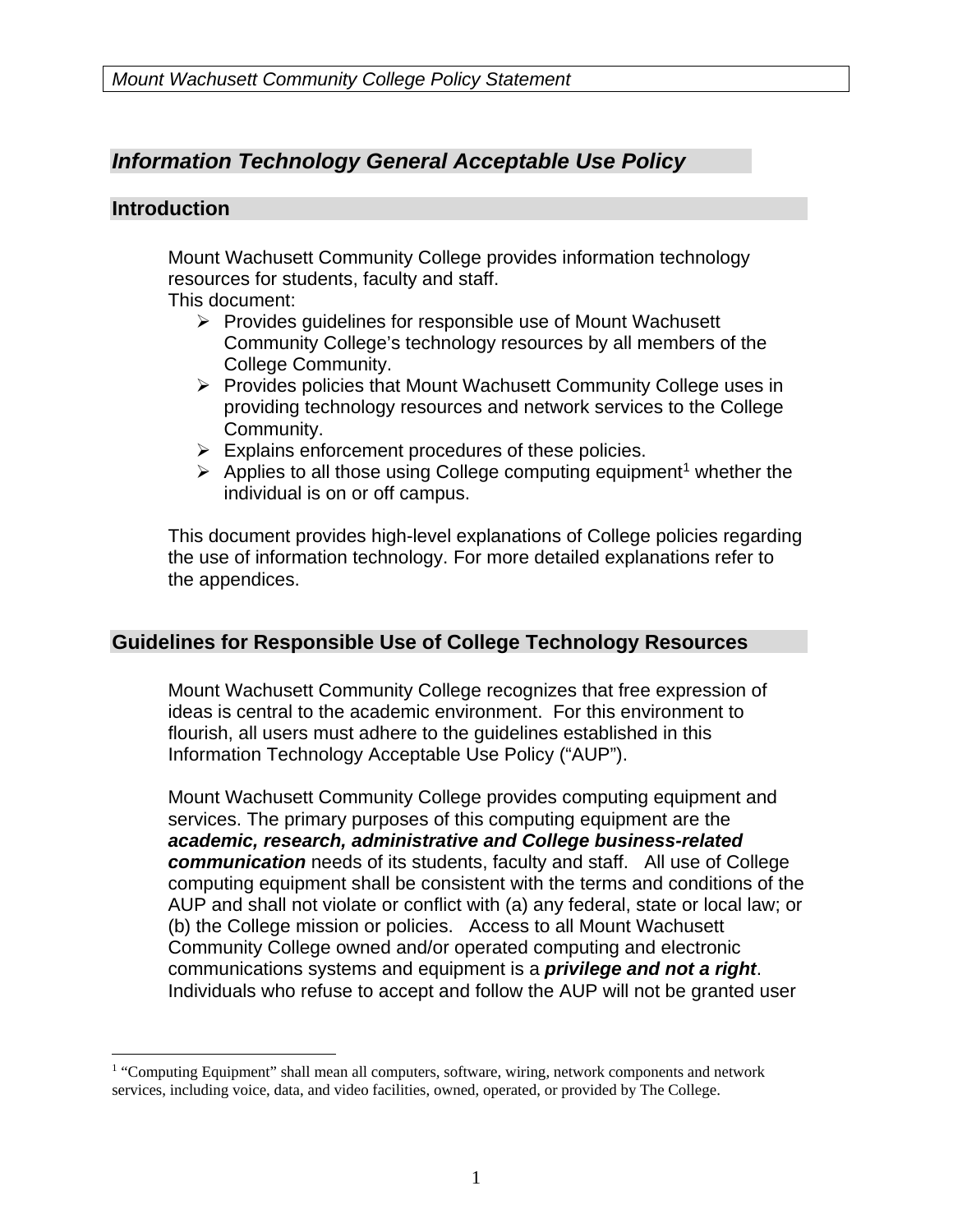accounts. All users of the College's computer equipment, including email, shall have NO EXPECTATION OF PRIVACY over such use.

Violations of the AUP by individuals with accounts may result in penalties including but not limited to closure of all accounts and revocation of all computing privileges. Other penalties may be levied up to and including dismissal from the College or termination of employment.

#### **User responsibilities include, but are not limited to:**

- $\triangleright$  Maintaining privacy and security by keeping all passwords confidential.
- $\triangleright$  Honoring all computing security procedures implemented by the College.
- $\triangleright$  Being reasonable and prudent in the consumption of College computing and network resources.
- $\triangleright$  Deleting old and unused e-mail and file(s) on a regular basis.
- $\triangleright$  Maintaining the accuracy of private mail groups by updating when members change.
- $\triangleright$  Developing adequate proficiency in the tools and technologies appropriate to his/her needs.

College Network Usage Guidelines include, but are not limited to:

- $\triangleright$  No one may misuse, abuse or otherwise damage College computer or network equipment.
- $\triangleright$  No one may install or use any software or hardware designed to disrupt the security of any computing equipment, whether owned by the College or by others.
- $\triangleright$  No one other than Media Services or Information Technology staff may download or install any software on any student-accessible College computer.
- $\triangleright$  No one may use College resources to support political or non-College related business interests.
- $\triangleright$  No one may sell or provide access to Mount Wachusett Community College's computing resources to individuals, groups or businesses outside the College Community except (1) as authorized in writing by an appropriate senior officer of the College and (2) for authorized College business relationships.
- $\triangleright$  Recreational uses such as game playing or music or video file sharing –constitute an unacceptable use of College computing equipment except if such activities are part of an instructional plan.
- $\triangleright$  No one may engage in any activities designed to spy on network traffic or to access passwords, user IDs, files or programs of other users.
- $\triangleright$  No one may engage in software piracy or copyright infringement. All software installed on College computers must be used in conformance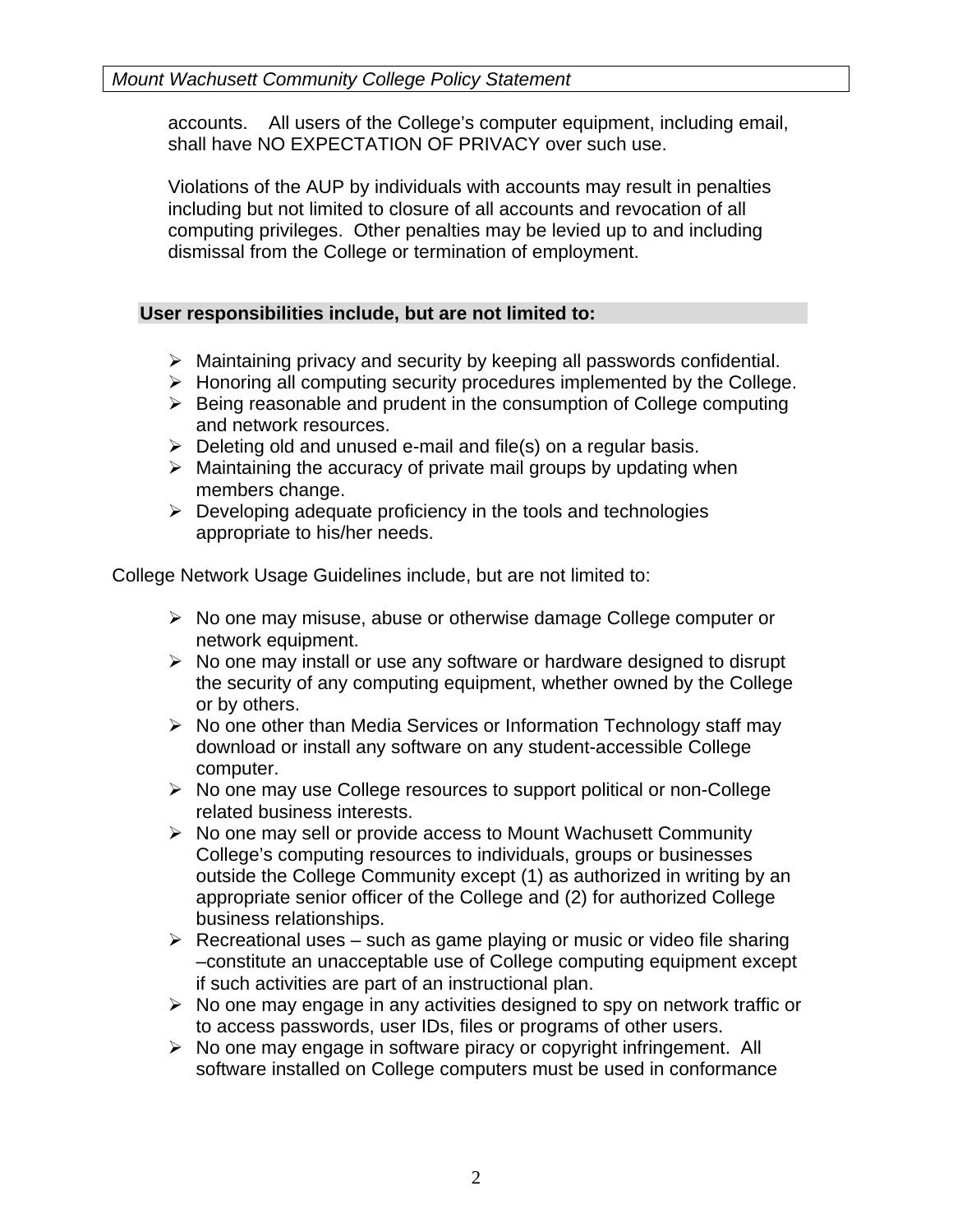with the license granted by the developer. Unlicensed products will be removed from College computers.

- $\triangleright$  No one may send, store, print or solicit receipt of e-mail messages, files or programs that contain fraudulent, harassing, racist or obscene language, visual, or audio content. Exceptions may be made for legitimate academic research purposes with prior approval.
- $\triangleright$  Note that any e-mail message (other than official College business) sent to an individual after that individual has indicated through any method that they no longer want to receive e-mail from the sender constitutes harassment. Complaints are handled via the *Enforcement Procedures*  section (see below).
- $\triangleright$  No one may use e-mail to engage in "chain letter" or "spamming" [bulk "junk" e-mail activity].
- $\triangleright$  No one may send, store, print or solicit receipt of e-mail messages, files or programs that are inconsistent with the terms and conditions of the AUP, in conflict with the Mission Statement of Mount Wachusett Community College, or that violate federal and/or state laws.
- $\triangleright$  No one may use College computing resources for illegal behavior or illegal activities as defined by federal, state and/or local laws.

#### **College Technology Resources and Network Services Policies**

*Disclaimer: The responsibility for the content of personal files, programs, web pages and e-mail rests solely with the individual and not with the College. Mount Wachusett Community College does not monitor the contents of embedded links of personal user accounts or personal web pages although it expressly reserves the right to do so.* 

To preserve the integrity and maintain efficient functioning of the College's computing facilities, the College enforces the following policies:

- $\triangleright$  The creation of public mail groups is limited to College departments, committees and official student organizations.
- $\triangleright$  Email users should exercise prudent judgment when sending "All MWCC" emails. Use of this list for any commercial purpose not directly connected to College sponsored events requires approval of the President or his designee prior to sending the email.
- $\triangleright$  Computing resources are provided for academic, research, administrative and College business-related communications uses.
- $\triangleright$  The College reserves the right to establish time limits on the use of public workstations as needed.
- $\triangleright$  Mount Wachusett Community College realizes that the free expression of ideas is central to academia, but will not tolerate the display of pornographic, obscene, abusive, racist, or other inappropriate material at any public workstation. The College reserves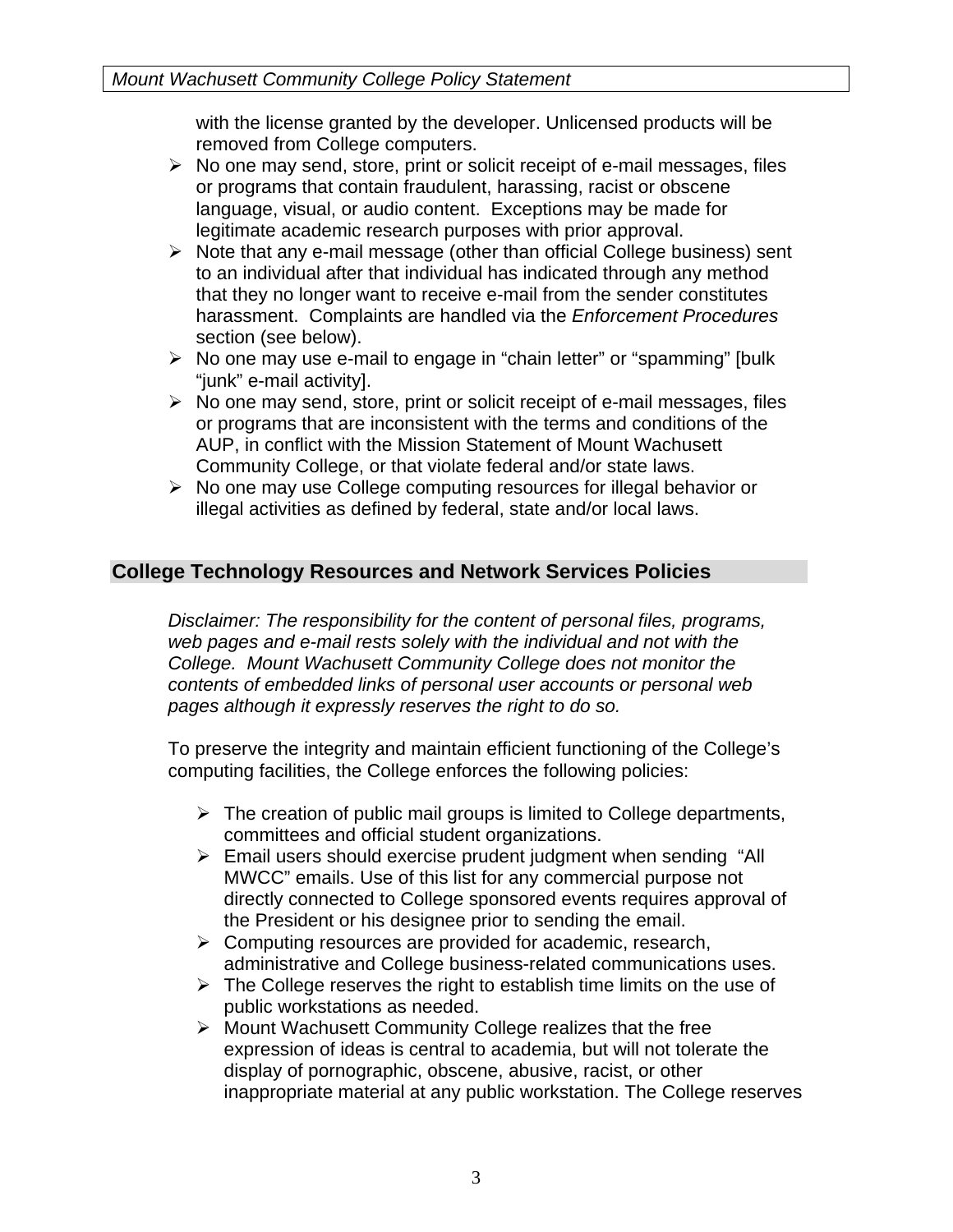the right to determine the appropriateness of material displayed on public workstations.

- $\triangleright$  The Mount Wachusett Community College computing facilities constitute a private system. As such, the information stored on the College equipment is the property of the College and the Commonwealth of Massachusetts with the possible exception of material expressly developed by faculty, staff, and students for publication. Copyright and ownership of such content must be expressly and clearly stated in such works. Individuals who place content owned by others on computers under their control accept full responsibility for maintaining compliance with copyright laws.
- $\triangleright$  Users of the College's computing equipment, including email, shall have NO EXPECTATION OF PRIVACY over such use. The College reserves the right to access the personal files or monitor the system usage of any authorized user without that individual's consent, under the following circumstances:
	- $\triangleright$  A subpoena, or other properly served request from enforcement officers. All such requests must be served by an officer of the court that has jurisdiction and be reviewed and approved in writing by a senior officer of the College. Review by College counsel may be appropriate.
	- $\triangleright$  A written request from an appropriate senior officer of the college to provide information as part of an ongoing investigation and or disciplinary matter.
	- $\triangleright$  A written request from a Systems Administrator, based on reasonable evidence that files or programs stored in an authorized user's directory are the source of interference with the efficient functioning of the College computing facilities, that such files are violations of any part of this policy, or are infringing on copyright or intellectual property rights. The Chief Information Officer must endorse such a request.
	- $\triangleright$  A written request from the President of the College.
	- $\triangleright$  A written request from College Counsel in support of an ongoing investigation or inquiry.
	- $\triangleright$  A written request from the appropriate College officer as a part of a termination of employment action.

#### *Information Technology will maintain records of all of these requests for access and will report the number of requests annually to the College administration.*

- $\triangleright$  Electronic files are treated like paper files and subject to subpoena or discovery in legal actions and disclosure if such files constitute public records under Massachusetts law.
- $\triangleright$  Employee accounts are disabled as soon as the IT Department is notified of termination of employment. Human Resources should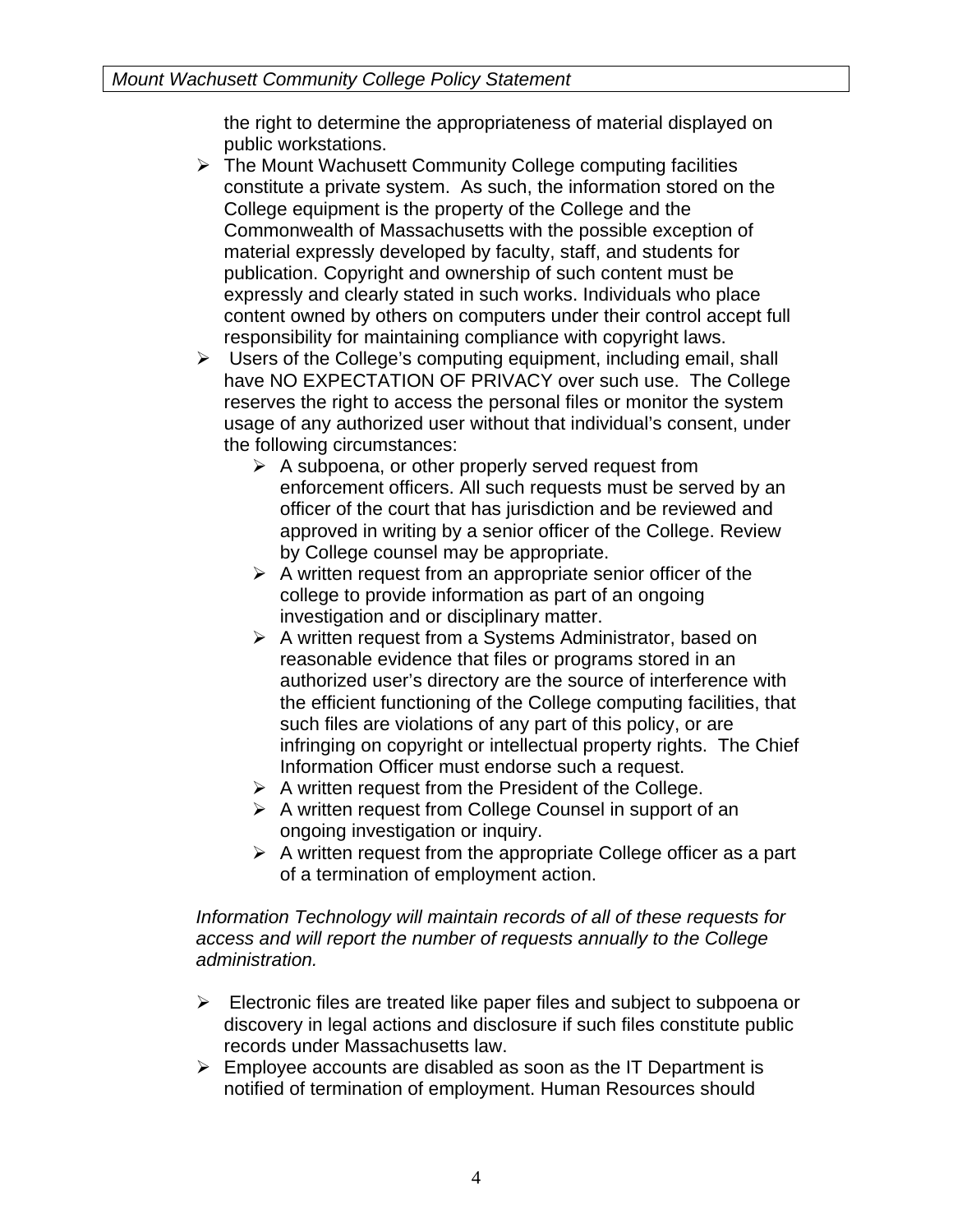notify the Chief Information Officer immediately when such personnel actions are imminent.

 $\triangleright$  Passwords to terminated employees accounts will not be provided to other individuals. File access can be provided through system delegation facilities.

#### **Enforcement Procedures**

The College retains right without restriction to monitor, authorize, control, or stop the use of any technology found on its computers or networks.

Violations of the Acceptable Use Policy will be referred to the appropriate senior officer of the college for action through the established disciplinary processes of the College. The results of such referral may include but is not limited to:

- $\triangleright$  Files and/or programs may be deleted.
- $\triangleright$  User access privileges may be inactivated.
- $\triangleright$  User accounts may be removed
- $\triangleright$  Users may be suspended, expelled or terminated from College employment.

If a member of the College Community believes that another has violated his or her rights, he/she should report the incident to his/her department head.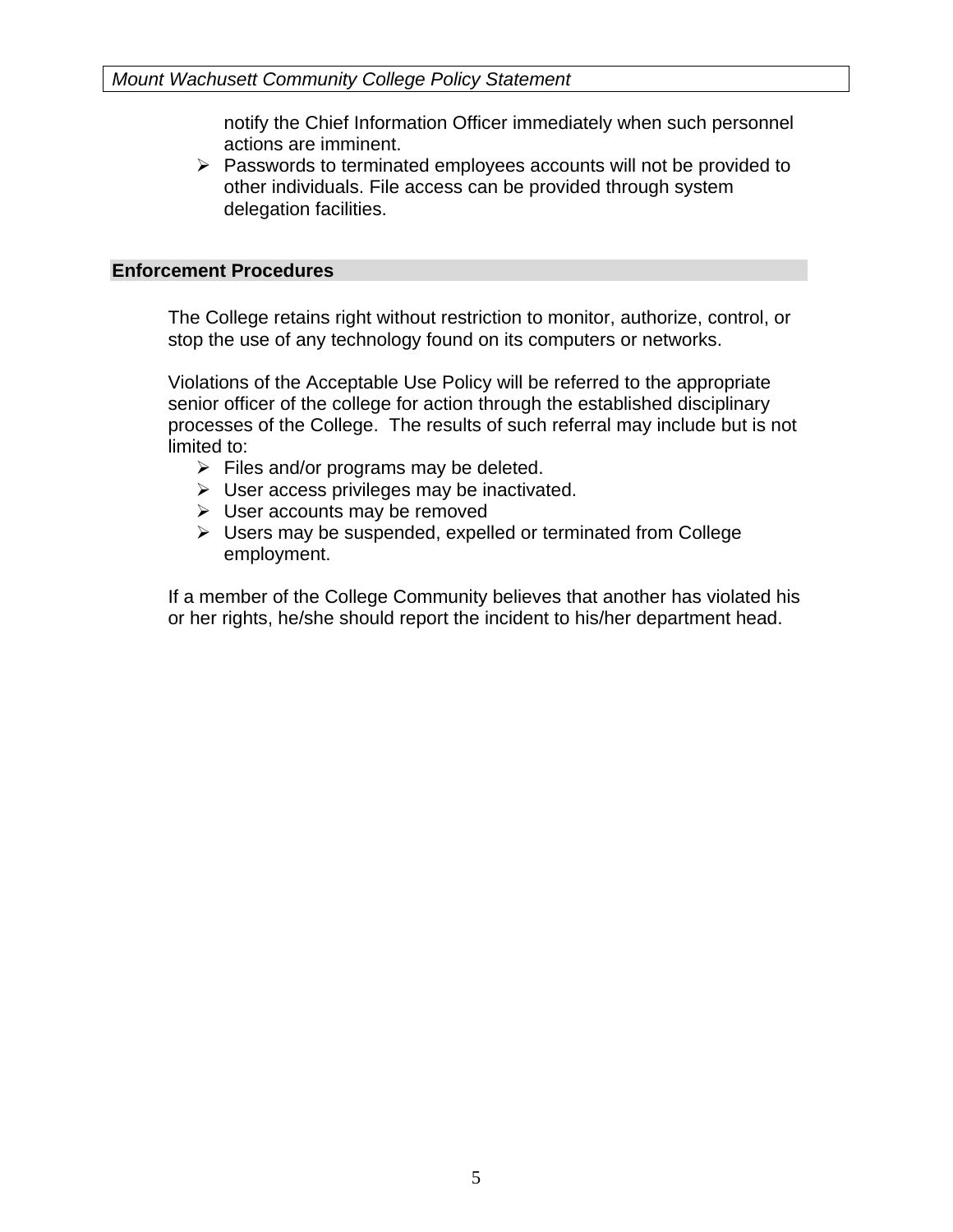#### *MWCC Administrative Computing Use Policy*

The Family Educational Rights and Privacy Act of 1974 (FERPA), plus its amendments, set forth rights and responsibilities regarding the privacy of student record information. FERPA governs release of student records maintained by the College and access to these records. For detailed information about FERPA contact the Office of the Registrar or visit the American Association of Collegiate Registrars and Admissions Officers (AACRAO).

All employees of the Mount Wachusett Community College are required to abide by the regulations of FERPA and those of the College regarding access to and use of student information, College financial information and College alumni development information. **Student access to Banner for data entry purposes is expressly prohibited.**

Department heads, Division heads, Directors and other supervisory personnel are responsible for ensuring that their respective employees follow the FERPA and College guidelines.

The College houses its administrative data on its servers. The software package includes Admissions, Registration Records, Grading, Financial Aid Management, Billing, Accounts Payable, General Ledger and Alumni Development Records. Employees who have access to administrative system data must understand and accept the responsibility of working with confidential data. In addition to FERPA, College rules apply to all employees with an administrative system account.

- 1. Each employee is given a username and password. This account is for the employee's use only and should not be shared with supervisors, co-workers, family, or friends. In no case is the sharing of access accounts or passwords authorized.
- 2. Each employee will be held responsible for any data input into or retrieval from the administrative system via his/her account. Employees are fully responsible for any system actions initiated under the employee's user id and password.
- 3. An administrative computing account is for use for work-related activities only. Access at other times is prohibited.
- 4. Information that does not relate to the work assigned by your supervisor should not be viewed (e.g. looking up friends or coworkers) or altered (e.g. changing a friend's address) in any way.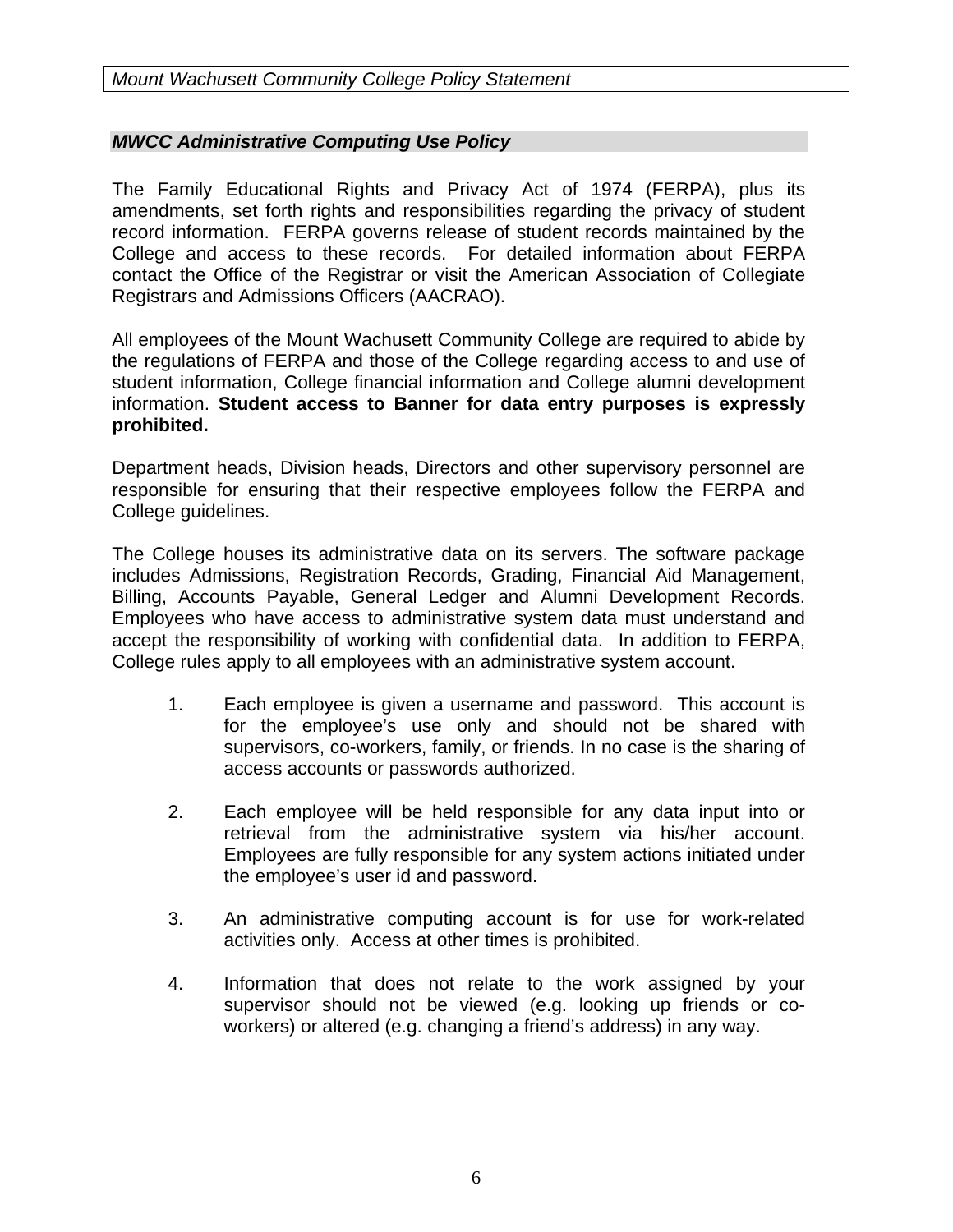- 5. Since administrative data is confidential, no employee will discuss or share any data with any other person except as is needed to carry out his/her job responsibilities.
- 6. All access to electronic data and reports shall be secured. Sign off the system, put reports away in drawers and/or cabinets when leaving your work areas, especially for long periods of time. Ensure that your computer uses a password protected screen saver to minimize unauthorized disclosure of confidential information.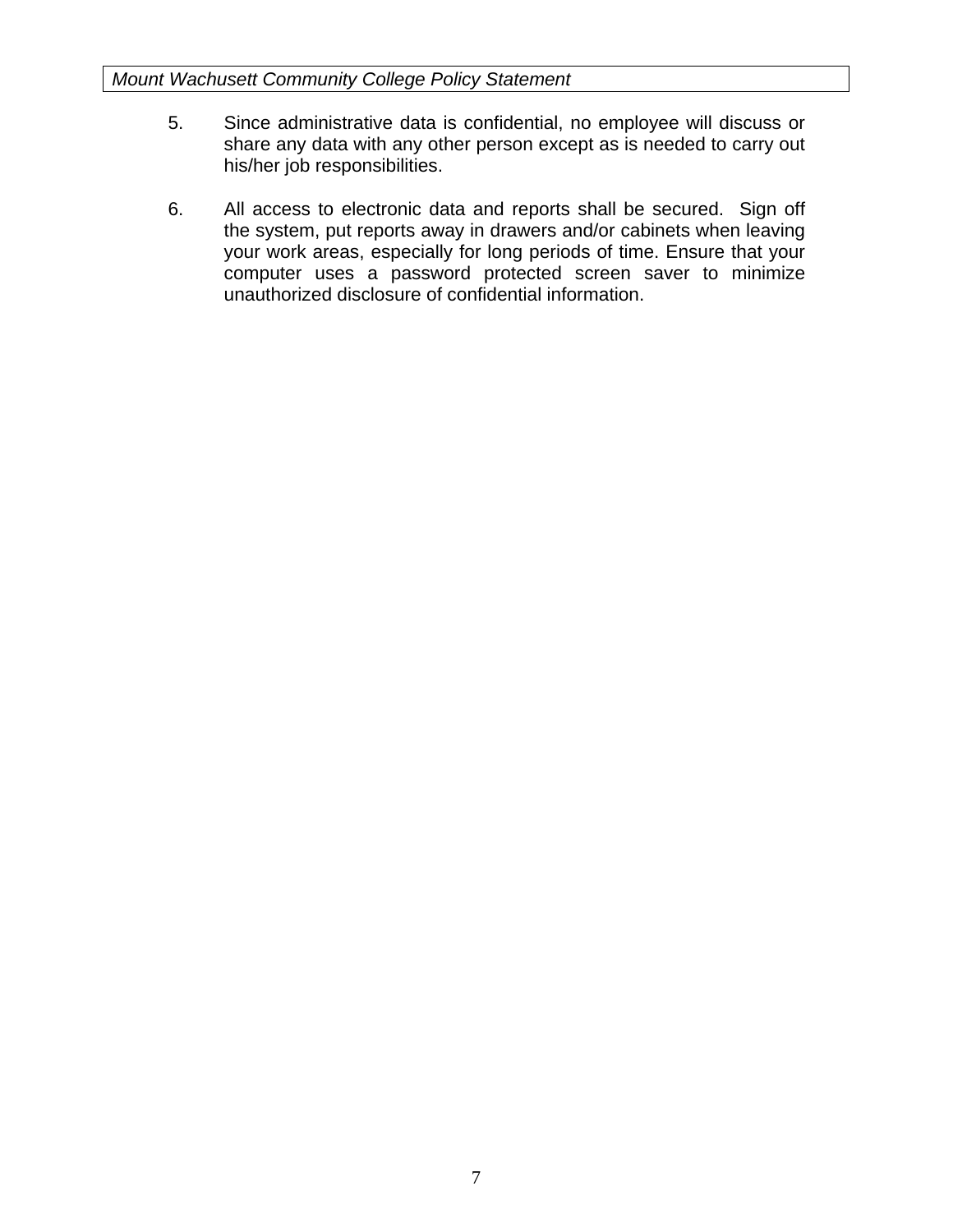#### *Mount Wachusett Electronic Communications Acceptable Use Policy*

#### **Introduction**

Mount Wachusett Community College works in a large, complex information technology environment requiring communications involving both confidential and public data. New technologies offer the College methods to make this communication easier between students, staff, departments, campuses, other colleges, and others. The College has several types of electronic mail systems on its various computer systems, enabling its students and employees to take advantage of these technologies. In addition several types of electronic communications services, including chat, discussion lists, voice mail, and instant messaging services are used by the College Community.

However, with this open communication network, vulnerabilities to the privacy of electronic messages possibly containing confidential or proprietary information arise. College electronic communications users need to be aware of the vulnerabilities in electronic communications and of the legal responsibilities that accompany the use of this medium.

#### **Purpose**

These standards:

- $\triangleright$  Define who may use the electronic communications systems controlled and administered by the Mount Wachusett Community College,
- $\triangleright$  Outline responsibilities related to maintenance and use of such systems.
- $\triangleright$  Provide guidelines for the security and confidentiality of College electronic mail, and other forms of electronic communications.
- $\triangleright$  Provide methods for monitoring, enforcing and dealing with exceptions to this policy.

#### **Scope**

College Electronic Communications Polices shall apply to all:

- $\triangleright$  Electronic mail (email) created, sent or maintained within, administered by or networked to the electronic mail systems of the Mount Wachusett Community College.
- $\triangleright$  College email users.
- $\triangleright$  All other forms of electronic communications, including voice systems and instant messaging services, and other forms of electronic communications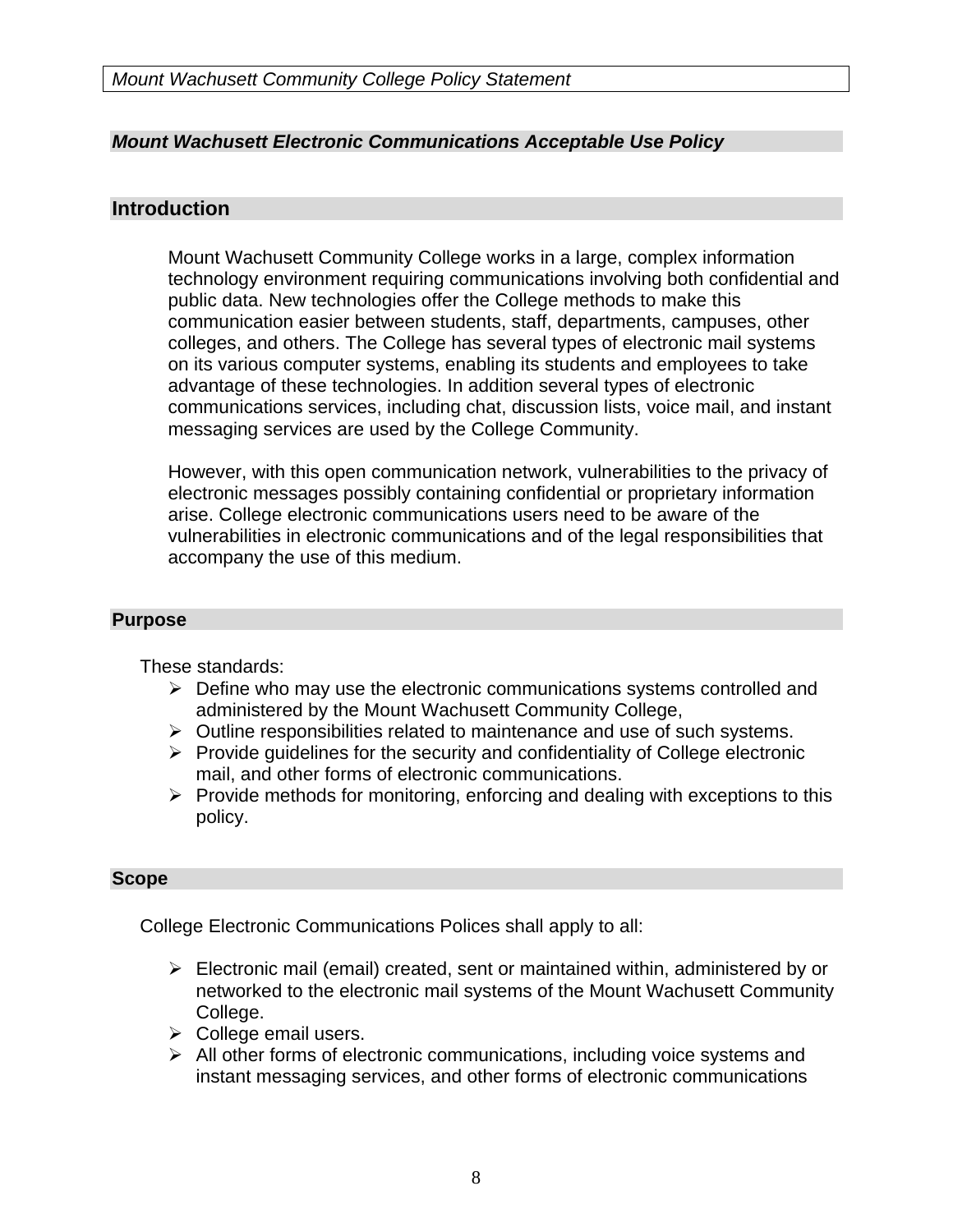listed in the introduction and to any new forms of electronic communications that may be introduced.

#### **Responsibilities**

The President, together with the senior officers of the College, determines what categories of individuals (e.g., full time, part-time, staff, students, economic partners, other educational institutions, general public, etc.) may access College electronic communications systems.

These individuals will determine which College department(s) shall be responsible for administering electronic communications systems and security, and procedures for monitoring.

Campus Electronic Communications Policies will ensure that Electronic Communications Administrators are responsible for:

- $\triangleright$  Determining what categories of individuals, within the guidelines set by the President and campus administrators, may access the communications system under their control.
- $\triangleright$  Ensuring that a security plan for the email system for which they are responsible, has been developed, implemented and is maintained. The security plan should include an analysis of whether message encryption is needed.
- $\triangleright$  Ensuring that a backup plan to allow for message/system recovery in the event of a disaster has been developed, tested and implemented.
- $\triangleright$  Periodically assessing the level of risk within the mail system.
- $\triangleright$  Ensuring that filters to keep text from view of system maintenance personnel have been installed, when technologically possible.
- $\triangleright$  Ensuring that appropriate steps are taken to prevent a system break-in or intrusion through the electronic communications application.
- $\triangleright$  Providing information regarding electronic mail vulnerabilities to email users so that they may make informed decisions regarding how to use the system.
- $\triangleright$  Ensuring that all electronic mail ids for individuals with email accounts on College systems have been deleted when: an authorized user has terminated employment, graduated or withdrawn from the College, and when a "courtesy accounts" is inactive or no longer needed.
- $\triangleright$  Ensuring that email message retention standards, within the quidelines of these and other College policies, have been developed and are implemented for their electronic mail system.
- $\triangleright$  Campus Electronic Mail Policies will ensure that employees responsible for maintaining, repairing and developing email resources will exercise special care and access email messages only as required to perform their job function. These employees will not discuss or divulge the contents of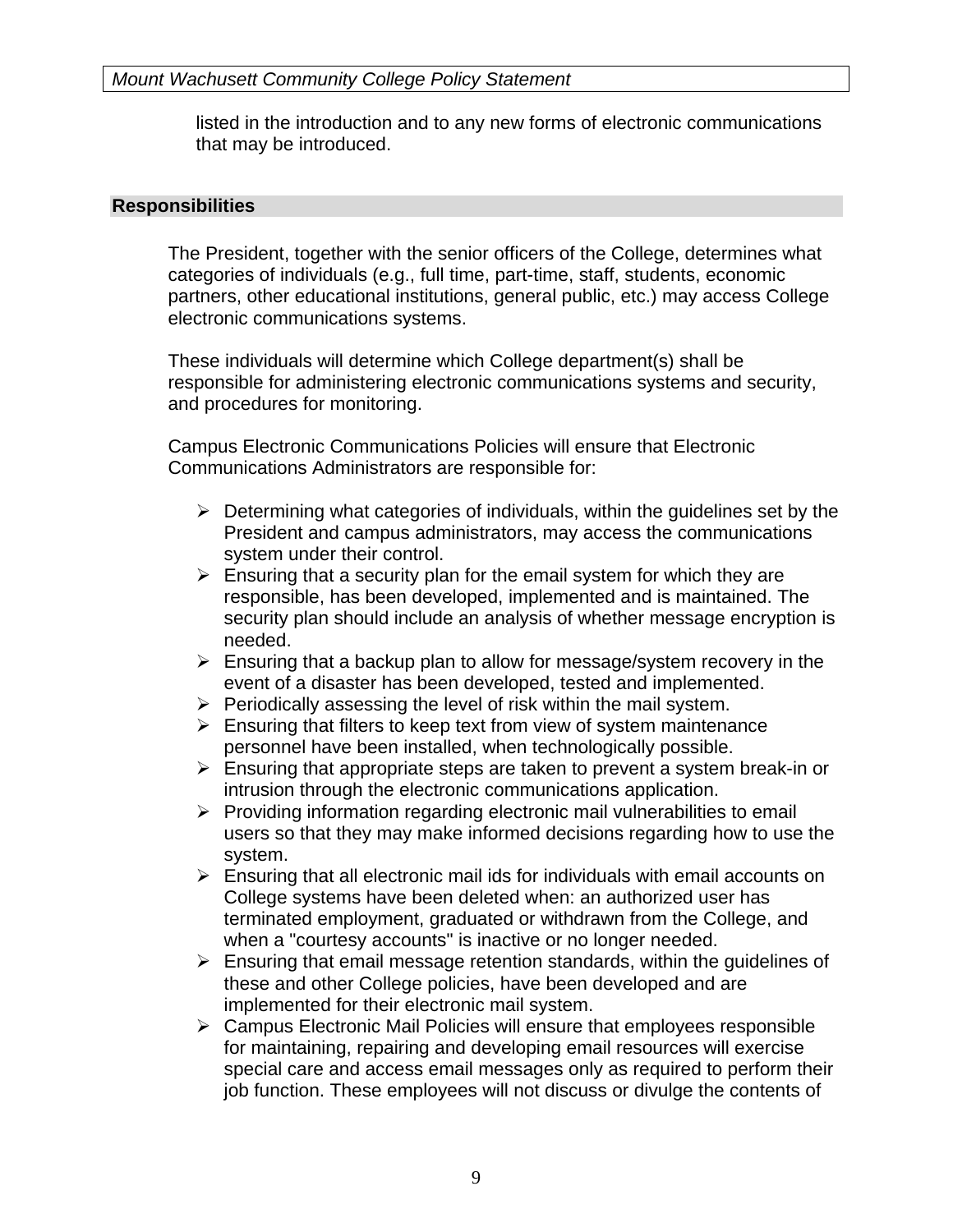individual email messages viewed during maintenance and troubleshooting.

Campus Electronic Mail Policies will ensure that College Email Users will:

- $\triangleright$  Use email in a responsible manner consistent with other business communications (e.g., phone, correspondence).
- $\triangleright$  Safeguard the integrity, accuracy and confidentiality of College electronic mail.
- $\triangleright$  Only use mail ids assigned to them.
- $\triangleright$  Remove mail from their mailbox consistent with College, campus, departmental or electronic mail administrator message retention policies and standards.

Campus Electronic Mail Policies prohibit College email users from:

- $\triangleright$  Sending any unsolicited mail or materials that are of a fraudulent, defamatory, harassing, or threatening nature.
- $\triangleright$  Posting materials that violate existing laws or College codes of conduct, are inconsistent with the College mission, or are commercial advertisements or announcements on any electronic bulletin boards.
- $\triangleright$  Forwarding any other form of unnecessary mass mailing (such as chain letters) to College or external email users.
- $\triangleright$  Using their email access to unlawfully solicit or exchange copies of copyrighted materials in any form.

#### **Electronic Communications Security And Confidentiality Standards**

Campus Electronic Communications Policies will ensure that those who access and use these systems are aware and understand that:

- $\triangleright$  The College considers electronic communications message to be a personal or business correspondence that should therefore, be dealt with in the same manner as paper correspondence items.
- $\triangleright$  Although electronic communications may be considered the property of the sender and/or receiver, these messages are stored on College computer systems. Therefore, administration of electronic communications systems may require that administrative staff read or access in other ways message contents. Users shall have NO EXPECTATION OF PRIVACY over the content of electronic communications maintained on the College's computer system.
- $\triangleright$  The College will not routinely monitor the content of electronic documents or messages. Electronic documents and messages may be accessed by technical maintenance, security and troubleshooting staff while performing their duties. Such access may occur when a problem in the software or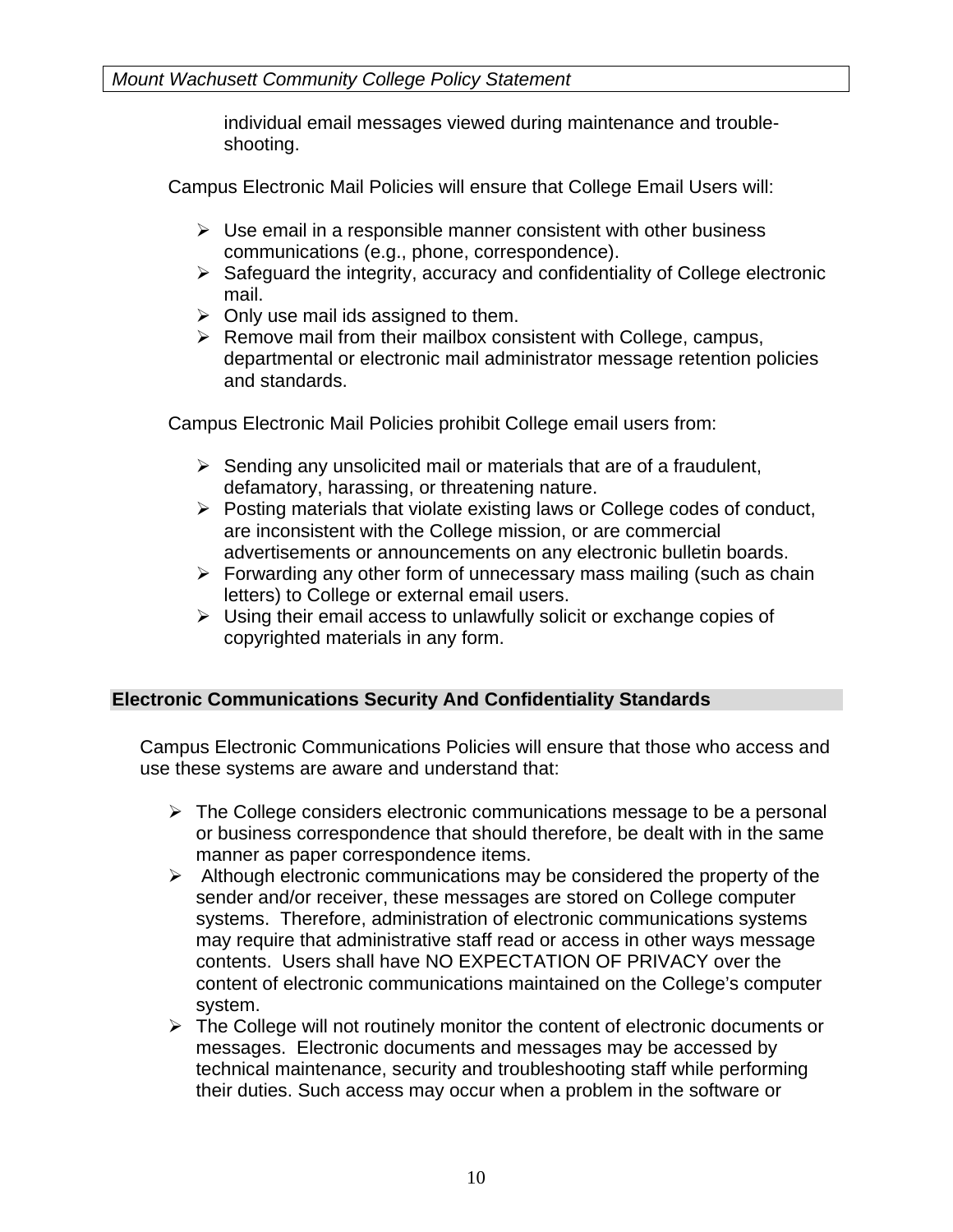network arises. Additionally electronic mail may pass out of one computer environment, across a network, and into another computer environment even within the College system. This transport becomes increasingly complicated as mail travels between departments, campuses, universities, states, or nations. The level of security over your messages is affected each time the computer hardware, software and environment changes. Untraceable leaks may occur.

- $\triangleright$  If there is a College investigation for alleged misconduct, the President or his designee may authorize that electronic communications or files may be locked or copied to prevent destruction and loss of information. Additionally, the College may monitor the content of electronic documents and messages, or access email backups or archives as a result of a College investigation, legal discovery, writ, warrant, subpoena, or when there is a threat to the computer systems integrity or security.
- $\triangleright$  The confidentiality of the contents of email messages that include certain types of information (e.g., student related, medical, personal) may be protected by the Family Educational Rights and Privacy Act of 1974 (as amended) and/or the Electronic Communications Privacy Act of 1986. Additionally the contents of email messages may be classified as public by the Massachusetts Fair Information Practices Act (MGL Title X, c66A, refer to http://www.state.ma.us/legis/laws/mgl/gl-66A-toc.htm) and/or the Massachusetts Public Records Act (MGL Title X, c66, refer to http://www.state.ma.us/legis/laws/mgl/gl-66-toc.htm). Further recent federal legislation, referred to as the Patriot Act, may require the College to disclose to law enforcement officers information previously considered to be privileged without notification.
- $\triangleright$  The authenticity of an email message cannot be assured due to the state of present email technology. This means that the authorship or source of an email message may not be as indicated in the message. Methods exist to provide to authentication of email messages. Email clients who require this level of security are to contact the Help Desk for assistance in obtaining a digital certificate.
- $\triangleright$  College Email Users may retain active mail files for the retention period instituted by the Electronic Mail Administrator. Deleted and expired email messages will be unretrievable after 90 days.

#### **Electronic Mail Use Standards**

The following policies govern the use of College email equipment/systems:

 $\triangleright$  Individuals are prohibited from using an electronic mail account assigned to another individual either to send or receive messages. If it is necessary to read another individual's mail (e.g., while they are on vacation, on leave, etc.), delegation or message forwarding should be requested from the email administrator.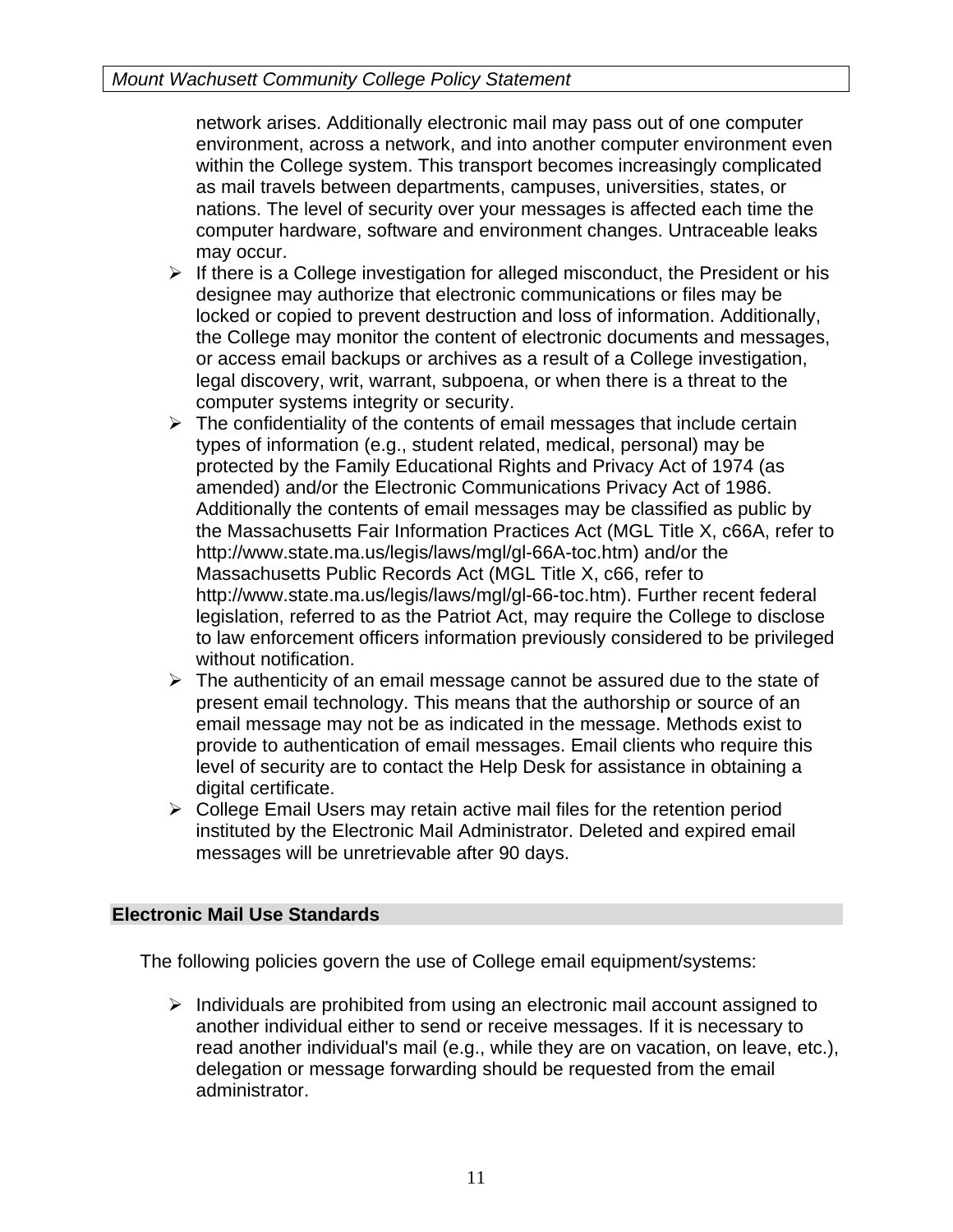- $\triangleright$  College Email Users are encouraged to use these communications resources to share knowledge and information in support of the College's mission. Occasional and incidental social communications using electronic mail are not prohibited; however, such messages should be limited and not interfere with an employee's job function.
- $\triangleright$  Individuals with email ids on College computer systems are prohibited from sending messages which: violate existing laws or College codes of conduct or policies; are inconsistent with the College mission; or are advertisements or announcements for a commercial business without prior approval of the President or his/her designee.
- Authorized users should not "rebroadcast" information obtained from another individual that the individual reasonably expected to be confidential.
- $\triangleright$  Bulletin Boards used for soliciting or exchanging copies of copyrighted software are not permitted on College systems.
- $\triangleright$  Authorized users are prohibited from sending, posting, or publicly displaying or printing unsolicited mail or material that is of a fraudulent, defamatory, harassing, abusive, obscene or threatening nature on any College system. The sending of such messages/materials will be handled according to current College codes of conduct, policies and procedures.
- $\triangleright$  The College accepts no responsibility for the content of electronic mail received. If a student, faculty, or staff member receives electronic mail that is considered harassing, threatening or offensive, he/she should contact the appropriate College Office for assistance.
- Federal and state laws, and College policies against racism, sexism and sexual harassment apply to electronic communications. Additionally, the College has special concern for incidents in which individuals are subject to harassment or threat because of membership in a particular racial, religious, gender or sexual orientation group.

### **Social Media Use Standards**

In an effort to foster a professional work environment for all employees and to protect the interests of Mount Wachusett Community College the following policies govern the use of all social media by the employees at Mount Wachusett Community College. The term "social media" is intended to address personal networking sites including, but not limited to, MySpace, Twitter, YouTube, or Facebook.

- Only authorized individuals may send or post messages on social networking sites on behalf of MWCC.
- $\triangleright$  Employees must be clear that they are speaking for themselves and not on behalf of MWCC when using social media. Employees should refrain from identifying MWCC in personally owned or controlled social media sites or personal commentary posted to social media discussions or pages, or their messages should have clear disclaimers that the views expressed are personal to the author and do not necessarily represent the views of MWCC. Employees are reminded that they bear personal responsibility for the content of their posts, blogs or other social media content.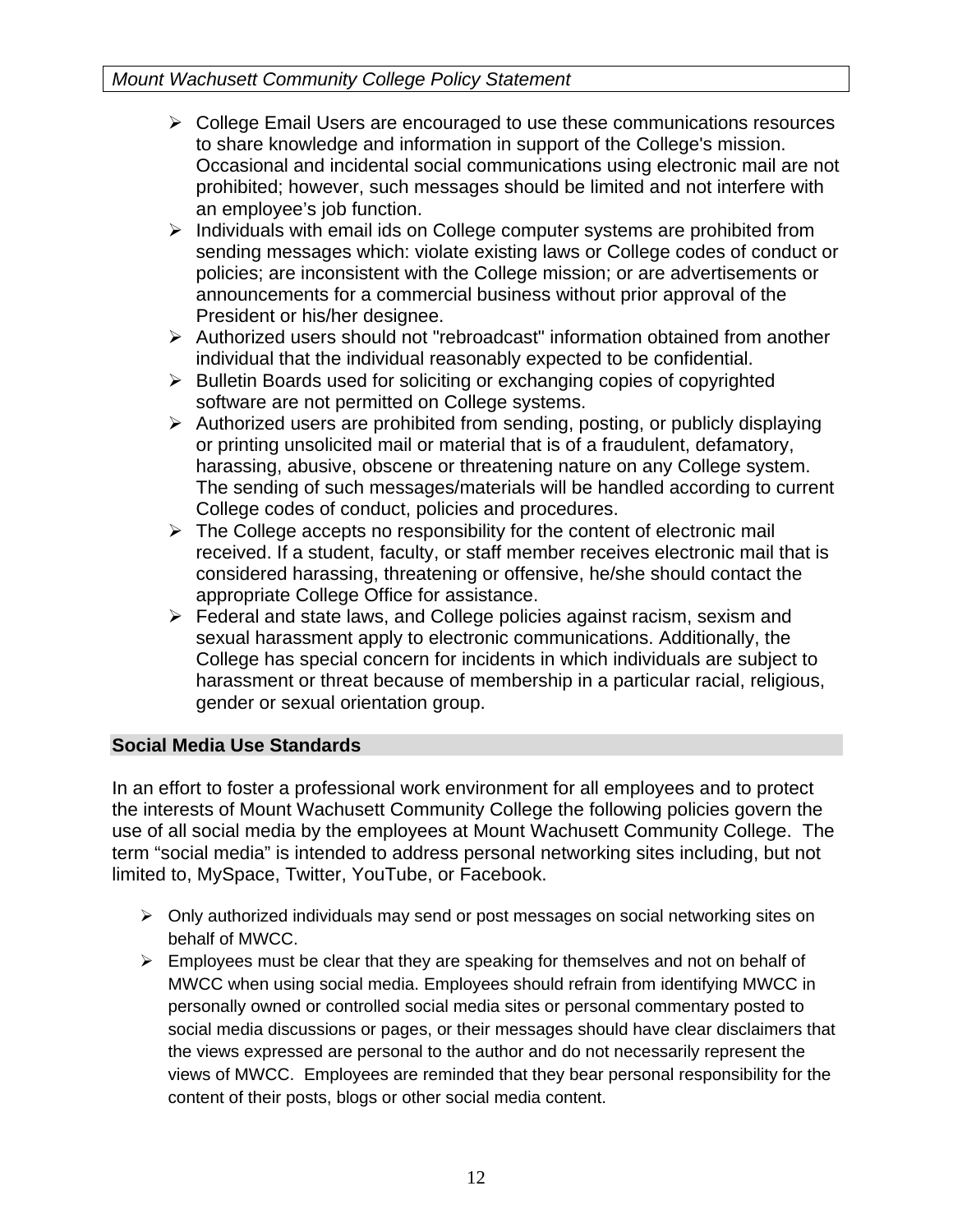#### *Mount Wachusett Community College Policy Statement*

- $\triangleright$  Employees may not use MWCC logos or other trademarks or branding associated with MWCC's identity without prior, written approval from the Vice President of External Affairs, Communications and K-12 Partnerships.
- $\triangleright$  All MWCC policies, including those related to harassment, discrimination, respect for diversity, retaliation, workplace violence, ethics, and conflicts of interest apply to an employee's postings and social media content.
- MWCC reserves the right to monitor employee use of social media. Employees may be disciplined for violating the confidentiality of MWCC, of fellow employees, posting harassing or defamatory content, or other infractions of MWCC's normal workplace standards of conduct. This applies to postings and blogging occurring at any time on any computer.
- $\triangleright$  MWCC employees are reminded that they should be respectful of co-workers, students, management, and other colleges and universities. It is recommended that you obtain authorization from individuals or colleges and universities prior to posting their picture, using their trademark, or identifying them by their name.
- $\triangleright$  Social networking that is not part of your official duties should be done on personal time using personal computers supported by commercial network assets and not college or other State owned resources.
- $\triangleright$  Personal Facebook profiles may not be used by supervisors or subordinates to communicate work related matters, This is not to be confused with participating in Facebook groups or pages.
- $\triangleright$  Employees are reminded to use discretion when using social networking media. If unsure about how policy or guidelines apply to your posting or social media site, employees are encouraged to consult with their supervisor before taking action whenever possible.

This policy is not intended to interfere with rights under the First Amendment or the National Labor Relations Act.

#### **Compliance and Enforcement**

Any individual found breaching the confidentiality of electronic communications, disclosing confidential College data, or otherwise violating this policy, may be denied future access to computer resources and may be subject to reprimand, suspension, dismissal, or other disciplinary actions by the President or his/her designee consistent with College delegations of authority, codes of conduct, personnel policies, and union agreements.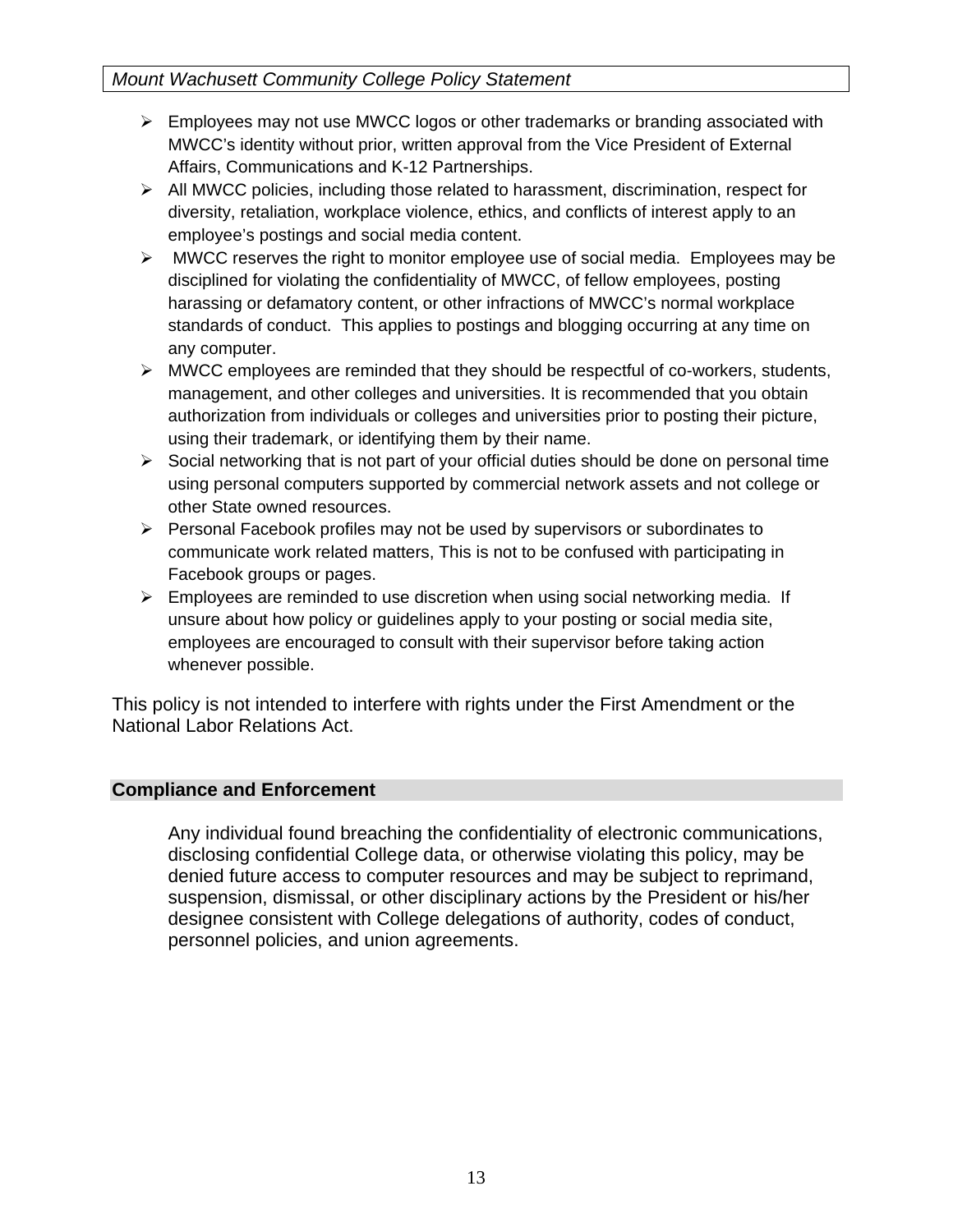# *Helpdesk Prioritization Practices*

The Mount Wachusett Community College Information Technology Help Desk is chartered to provide a broad range of support services to the College Community. Within each prioritization band, incidents are handled in a first-in, first-out manner. Due to the large number of computers installed in the College and the challenges of maintaining them, the Help Desk prioritizes its support requests according to this structure:

#### **Support Call Priorities:**

| <b>Priority</b>             | <b>Description</b>                                                                                                                                                                                                                                                                                                                                                                                   | <b>Resolution Time</b>                         |
|-----------------------------|------------------------------------------------------------------------------------------------------------------------------------------------------------------------------------------------------------------------------------------------------------------------------------------------------------------------------------------------------------------------------------------------------|------------------------------------------------|
| Urgent                      | A problem impacting a significant group of clients<br>or a mission critical client support issue.                                                                                                                                                                                                                                                                                                    | 4 hours or less                                |
| High                        | A service issue is impacting a single user or a<br>small group of users that warrants prompt attention<br>because it severely damages or decreases the<br>productivity of the user(s).                                                                                                                                                                                                               | By the close of the<br>current business<br>day |
| Medium                      | A minor service issue that impacts a single user,<br>non-critical software, or hardware without impacting<br>user productivity.                                                                                                                                                                                                                                                                      | By the close of the<br>next business day       |
| Low                         | Normal requests for information, new accounts,<br>scheduled PC installations, upgrades, etc.                                                                                                                                                                                                                                                                                                         | Two business<br>days                           |
| Projects and Work<br>Orders | A service request or special project of long duration<br>that requires the interaction of multiple clients and<br>technicians or is dependent upon the completion of<br>multiple tasks. This includes software upgrades<br>across computing labs or the creation of<br>specialized reports from Administrative Systems.<br>Projects must be requested and are worked based<br>on College priorities. | As agreed upon at<br>project initiation.       |

IT management uses the Helpdesk Online system to track open requests and to assess technician productivity. Individuals who bypass the Help Desk cannot be assured of a timely response to requests.

In addition to these general categories, we also consider the following when setting priority: